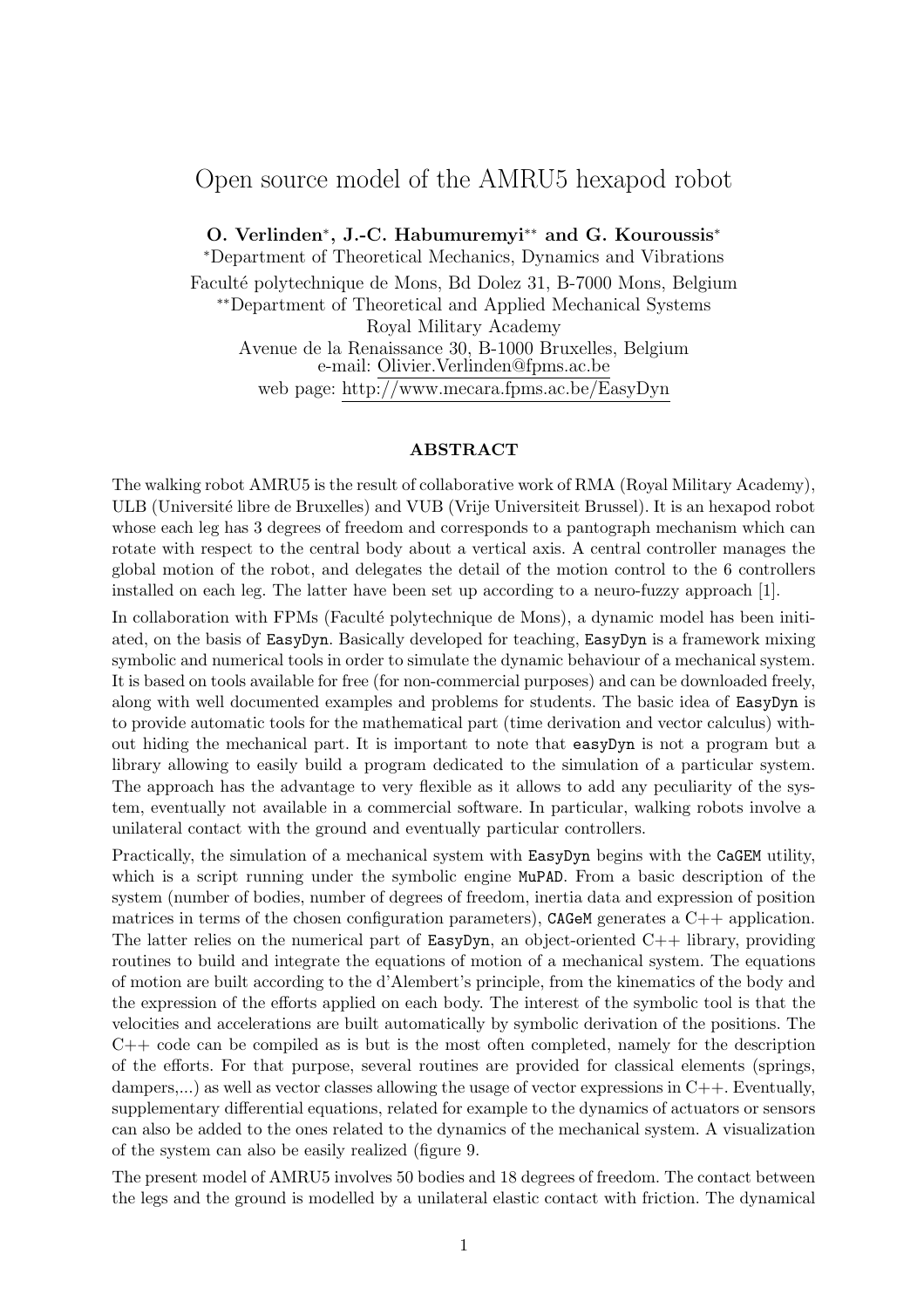behaviour of the DC motors is included as either a first or second-order model (with inductance). The numerical controllers of the legs are implemented in a realistic way as discrete-time devices acting on the system at regular intervals. So far, only a simple PID controller has been tested. However, the neuro-fuzzy controller should be implemented easily as the actual C code used to program the microcontroller can be retrieved as is in the simulation program. Some important phenomena like friction in the transmissions still have to be considered to get a completely representative model. The work of the central microcontroller can also be envisaged although it is less dependent on the dynamic response of the robot.

Although it was developed for teaching, the EasyDyn framework offers a good foundation for collaborative work or unsual mechanical systems like walking robots.

## 1 INTRODUCTION

That's the reason why the authors developed a framework called EasyDyn, which allows the student to perform simulations quite easily but only if he has a sufficient knowledge of the discipline. We kept in mind the following considerations during the development

- $\bullet$  the tool must be open source [5], in the hope that it can be useful not only to our students but also to anybody interested in the subject;
- existing libraries or programs will be used for particular problems as far as they are freely available, at least for non commercial usage;
- it shouldn't be limited to simplistic 2D systems;
- it should offer the possibility to be extended to mechanical systems involving particular components (controllers, hydraulic or electric actuators, . . .);
- it should be portable and run under Windows and Unix;
- it should be composed of several independent elements with a specific task; more especially, the computational part won't be mixed with any graphical result.

# 2 Description of AMRU5

The walking robot AMRU5[9] (figure 1) has been built from a collaboration between different belgian universities: RMA (Royal Miltitary Academy), ULB (Université libre de Bruxelles) and VUB (Vrije Universiteit van Brussel). It is an hexapod robot (figure 1), whose each leg owns 3 degrees of freedom. The 18 motions are actuated by DC electric motors.

To assure a gravitationally decoupled actuation, known as an important property for energy savings in walking robots, as well as an easy control of the foot position, each leg consists of a pantograph



Figure 1: AMRU5 robot

mechanism (figure 2). In the plane of the pantograph, the horizontal (vertical) coordinate of the foot (point F) is controlled independently by the horizontal (vertical) motion of the driving point C (A). The third degree of freedom of the leg corresponds to a rotation of the pantograph about a vertical axis with respect to the central body.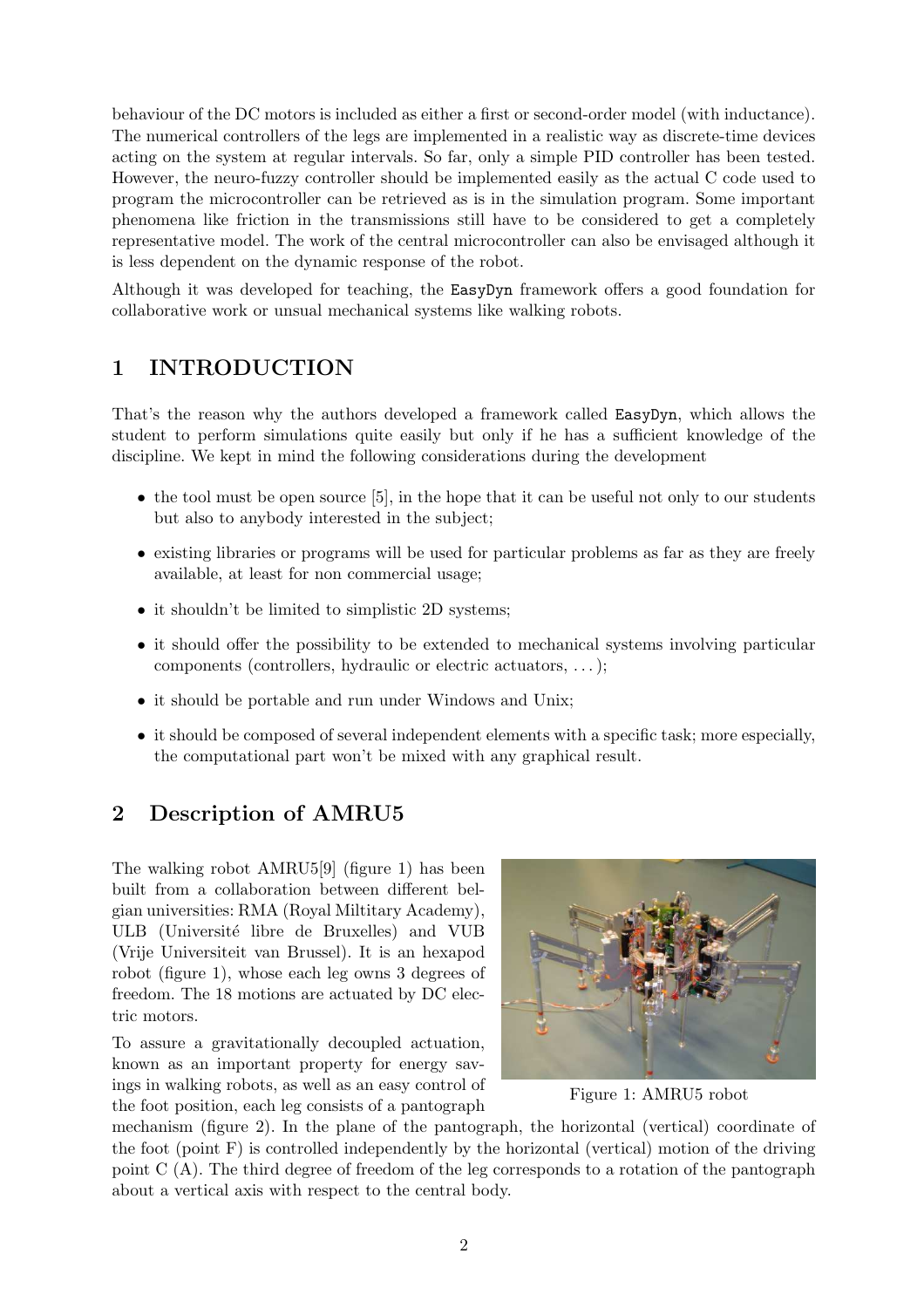

Figure 2: Kinematics of the pantograph mechanism

The mechanical structure of the leg, as well as the active and passive joints, are illustrated in figure 3. The pantograph mechanism is attached to a support part, which rotates with respect to the central body. This rotation is driven by a first DC motor through a gearbox. Two other DC motors lead, through a gearbox and a nut-screw system, the translational motion of the driving points.



Figure 3: Mechanical structure of a leg

A central controller manages the global motion of the robot, and delegates the detail of the motion control to the 6 controllers installed on each leg. The latter have been set up according to a neuro-fuzzy approach [1]. The central controller is not considered in this work.

Disposing of a good dynamic model of such a walking robot is interesting on several points of view: the model can not only be used to set up the controller but also to test its robustness with respect to various nonlinearities that are difficult to take into account when developping the controller.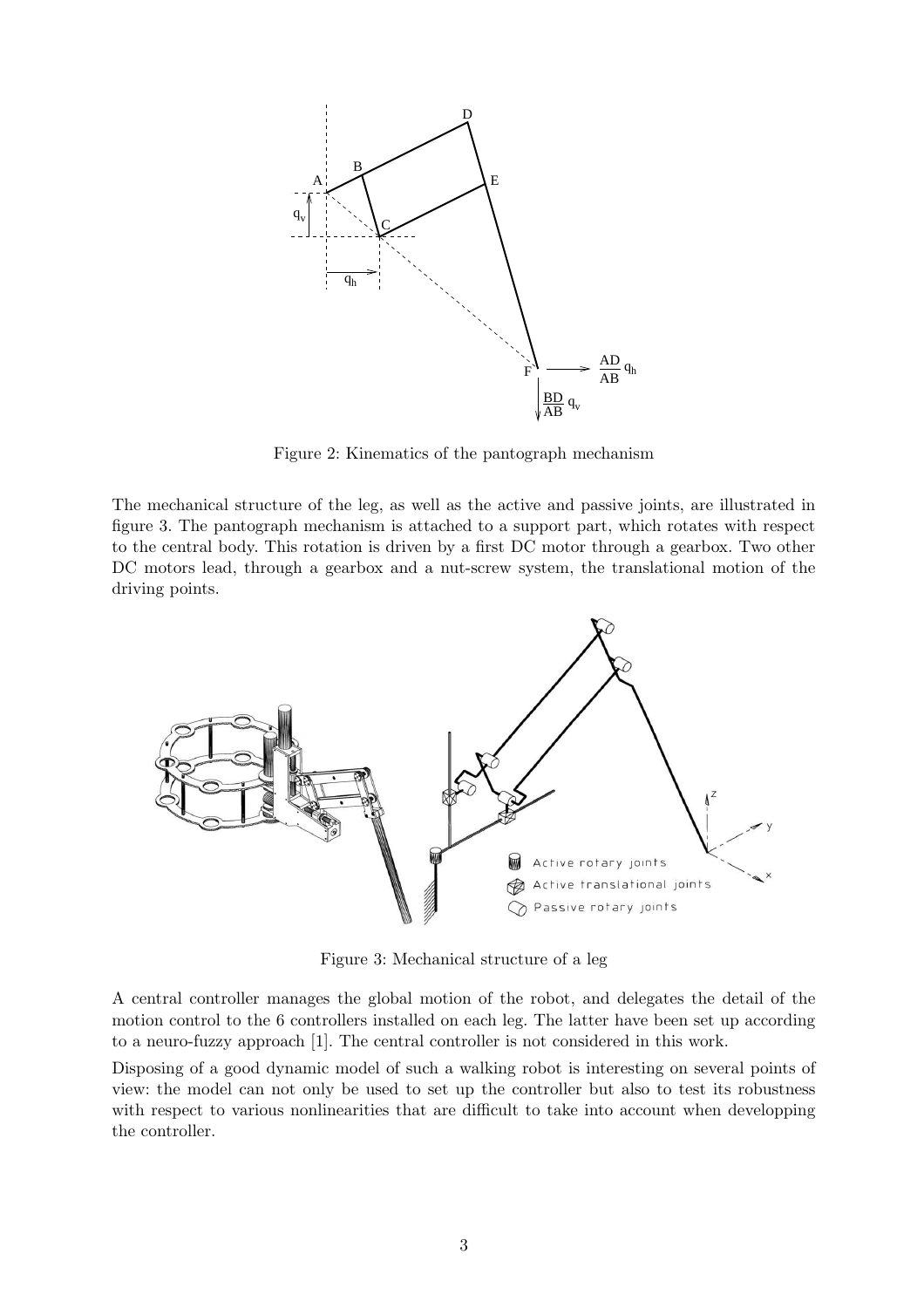### 3 EasyDyn

#### 3.1 Why EasyDyn ?

EasyDyn is a framework dedicated to the simulation of dynamic systems, and especially multibody systems, which has been developed for teaching purposes. It is not a simulation program but a  $C++$  library, combined with a symbolic utility, freely available from the internet <sup>1</sup>. EasyDyn comes along with documentation, examples and a series of problems. Under EasyDyn, the mechanical system is not defined in a data file but as a  $C++$  program describing the kinematics and the applied forces. The equations of motion can then be built and integrated numerically with the help of particular routines of the library. To make the task easier and the code particularly readable, the object oriented features of the  $C++$  language have been exploited to redefine a comprehensive vector algebra built from classes like vectors, rotation or inertia tensors and homogeneous transformation matrices, combined with the overloading of the usual operators. In such a way, vector expressions can be written as is in the  $C++$  program, like a matrix expression under Matlab-alike programs. Last but not least, EasyDyn provides a utility which generates symbolically a complete  $C++$  code, where the kinematics (velocities and accelerations) has been derived symbolically from only the position information. This last module is actually a script running under MuPAD, developed at the university of Paderborn in Germany. Although available for free for non commercial usage, MuPAD offers features comparable to its commercial counterparts.

# 4 THE C++ Library of EasyDyn

The C++ library of EasyDyn library provides 4 modules with a specific task

- the vec module defines classes related to vector calculus (vectors, rotation tensors, inertia tensors, and homogeneous transformation matrices), and the related algebra so that vector expressions can be written in natural form in a  $C++$  program; this module is completely independent;
- the sim module provides routines for the integration of second-order differential equations written in residual form; this module can be used on its own;
- the mbs module is a frontend to sim which automatically builds the differential equations of motion of a multibody system from the kinematics and the applied forces; the mbs module also features routines for the application of usual forces; this module relies on the vec and sim modules.
- the visu module provides routines to build 3D scenes, composed of moving objects, that can be viewed by external programs; the visu largely uses the vec module.

#### 4.1 The vec module

The need for vector algebra is evident in multibody systems. Forces, position vectors, velocities, accelerations are all vectors. In practice, vector calculus needs the projection in an arbitrarily chosen frame (coordinate system). A frame i is composed of 3 unit vectors  $x_i$ ,  $y_i$  and  $z_i$  perpendicular to each other and positively oriented. Let us denote  $\{a\}_i$  the 3x1 vector gathering

<sup>1</sup>http://www.mecara.fpms.ac.be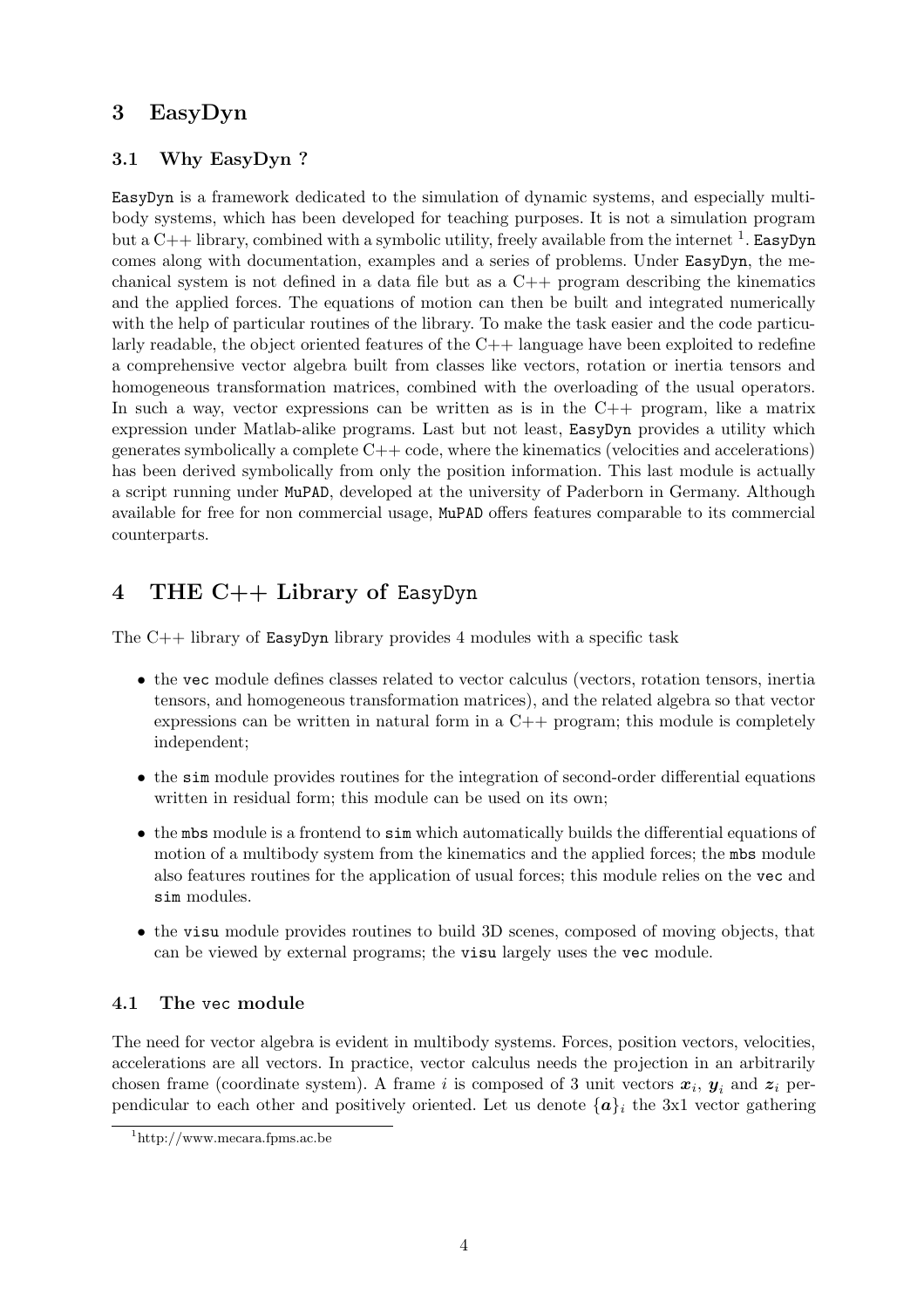the 3 components of vector  $\boldsymbol{a}$  in frame i

$$
\{\boldsymbol{a}\}_i = \begin{pmatrix} a_{x_i} \\ a_{y_i} \\ a_{z_i} \end{pmatrix} \leftrightarrow \boldsymbol{a} = a_{x_i} \cdot \boldsymbol{x}_i + a_{y_i} \cdot \boldsymbol{y}_i + a_{z_i} \cdot \boldsymbol{z}_i \tag{1}
$$

The transfer between different coordinate systems  $i$  and  $j$  is easily written in the following matrix form

$$
\{\boldsymbol{a}\}_i = [\boldsymbol{R}_{i,j}] \cdot \{\boldsymbol{a}\}_j \quad \text{with} \quad [\boldsymbol{R}_{i,j}] = [\{x_j\}_i \{y_j\}_i \{z_j\}_i]
$$
 (2)

where  $\mathbf{R}_{i,j}$  is the rotation tensor describing the orientation of frame j with respect to frame i.

Frames are also used to localize points in space. We will denote  $r_{P/i}$  the coordinate vector of point P with respect to frame  $i$ , that's to say the vector running from frame  $i$  to point P (figure 4). Generally, a global reference exists and is referenced as frame 0. The coordinate vector of a point P with respect to the global reference frame, that's to say  $r_{P/0}$  can be denoted for the sake of simplicity by  $e_P$ .



Figure 4: Points, frames and coordinate vectors

In the same way, we need to be able to localize the situation of a body with respect to a reference frame. A frame  $j$  is then attached to the body and its situation with respect to the reference frame i will be expressed from the 4x4 homogeneous transformation matrix  $\mathbf{T}_{i,j}$  defined as

$$
\boldsymbol{T}_{i,j} = \left(\begin{array}{cc} \boldsymbol{R}_{i,j} & \{\boldsymbol{r}_{j/i}\}_i \\ 0 & 0 & 0 \\ 0 & 0 & 1 \end{array}\right) \tag{3}
$$

The homogeneous transformation matrices also have the advantage to enjoy the following two properties

$$
\left(\begin{array}{c} {\{ \mathbf{r}_{P/i}\}_i} \\ 1 \end{array}\right) = \mathbf{T}_{i,j} \cdot \left(\begin{array}{c} {\{ \mathbf{r}_{P/j}\}_j} \\ 1 \end{array}\right) \qquad \mathbf{T}_{i,k} = \mathbf{T}_{i,j} \cdot \mathbf{T}_{j,k} \tag{4}
$$

In particular, the last relationship allows to develop the motion along a kinematic chain as the product of successive elementary matrices.

Taking these considerations into account, the vec module offers the following classes

- $\bullet$  vectors (class vec), consisting of 3 public variables, x, y and z representing the coordinates of the vector in an orthonormal dextrosum coordinate system;
- rotation tensors (class trot), consisting of the 9 coefficients of the matrix (public variables r11, r12, ..., r33);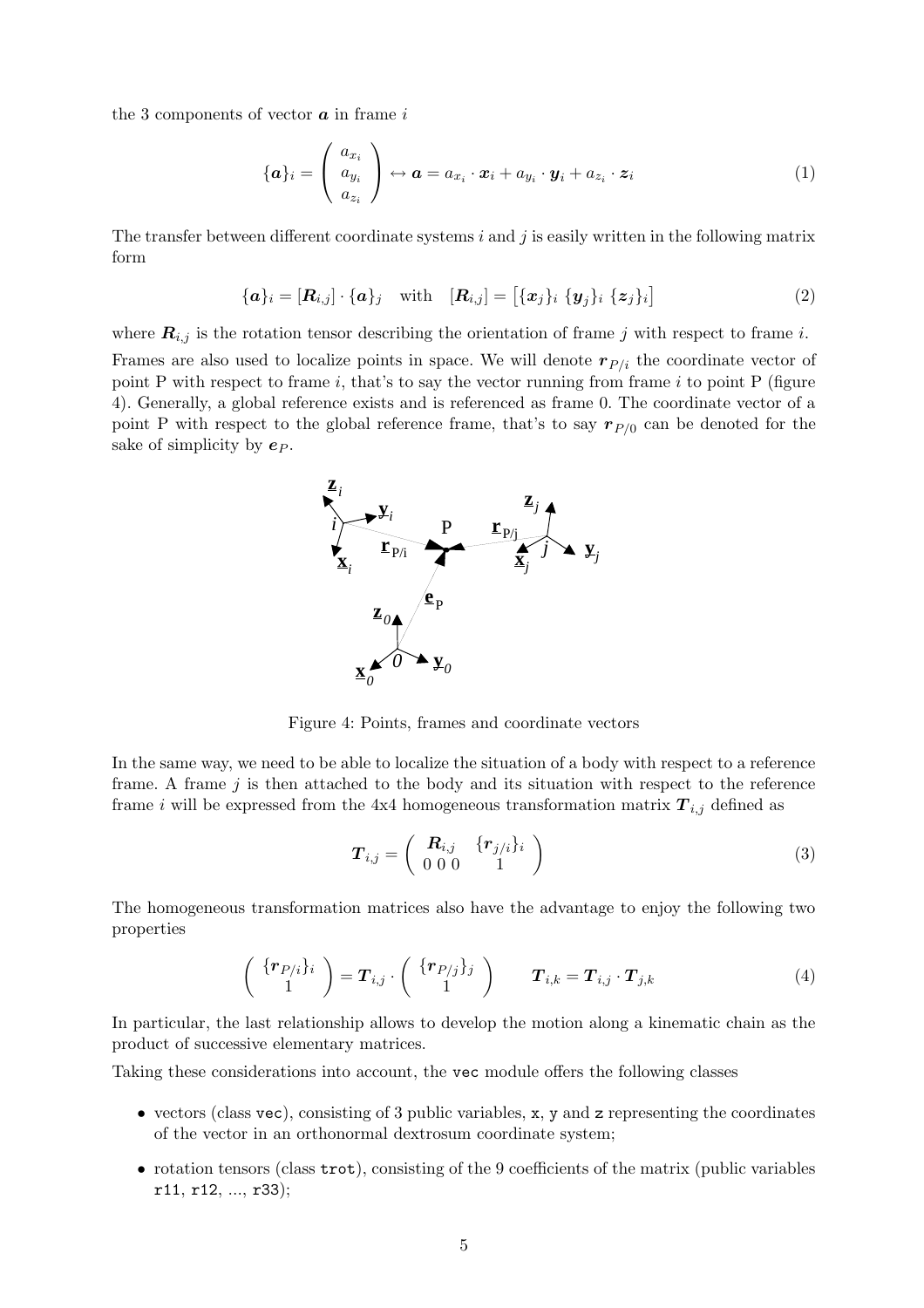- inertia tensors (class tiner), equivalent to the 3x3 symmetric matrix built from the 3 moments of inertia Ixx Iyy, Izz and the 3 inertia products Ixy, Ixz and Izz;
- homogeneous transformation matrices (class mth) built from a vector and a rotation tensor.

The classical operators are overloaded and allow namely vector addition, scalar and vector products, multiplication by a rotation tensor or a homogeneous transformation matrix. Several methods also exist to assign the objects. In particular, a transformation matrix can be initialized from the multiplication of elementary matrices corresponding to displacements or rotations about a given axis. The following piece of code is given for the purpose of illustration

```
%#include<EasyDyn/vec.h>
vec a(1,2,3),b,c;
b.put(3,2,1);
c=a+b; c=a-b; c=a^b;
c=(2*a+(b^vcoord(3,4,5)))/3;
cout << c << endl;
double d=a*b;
trot R=Rrotz(0.2);
c=R*a; c=R.inv()*a;
mth T=Troty(0.1)*Tdisp(1,0,0);vec r(0,0.5,0),e=T*r;
```
The vector algebra defined in the vec module assumes that the vectors are projected in the right coordinate system. It is the responsability of the user to verify this condition.

#### 4.2 The sim module

The sim module consists of routines to integrate second-order differential equations of the form

$$
f(q, \dot{q}, \ddot{q}, t) = 0 \tag{5}
$$

expressed in terms of time t, the state variables  $q$  and their first and second time derivatives  $\dot{q}$ and  $\ddot{q}$ .

The only integration method available so far is based on the implicit Newmark formulas, classically used in finite elements and characterized by a an accuracy order of 2. The integration process implements an adpative time step and can deal with stiff equations. More details about the implementation can be found in [?], as well as the example of a hydraulic system showing that the tool is not limited to multibody systems.

The utilization of the module, illustrated in figure 5, generally consists in a call to the routine NewmarkIntegration which will perform the integration of the differential equations as far as the residuals  $f$  are described in the routine ComputeResidual. At regular intervals, the integration process calls the routine SaveData provided by the user. Most of the time, it will come down to a call to the SaveStateVariables but the user is free to save some more data or to perform any other action expected to be done at regular intervals (a digital controller for example). The results are saved in text form and can be plotted by a tool like gnuplot.

Besides the integration, mbs provides a routine to determine the state of static equilibrium and a routine which determines the poles of the system after linearization of the differential equations about the current configuration.

The numerical methods implemented in mbs are largely based on matrices. All matrix operations rely on the Gnu Scientific Library (GSL), except for the eigenvalue problem which uses a routine from LAPACK.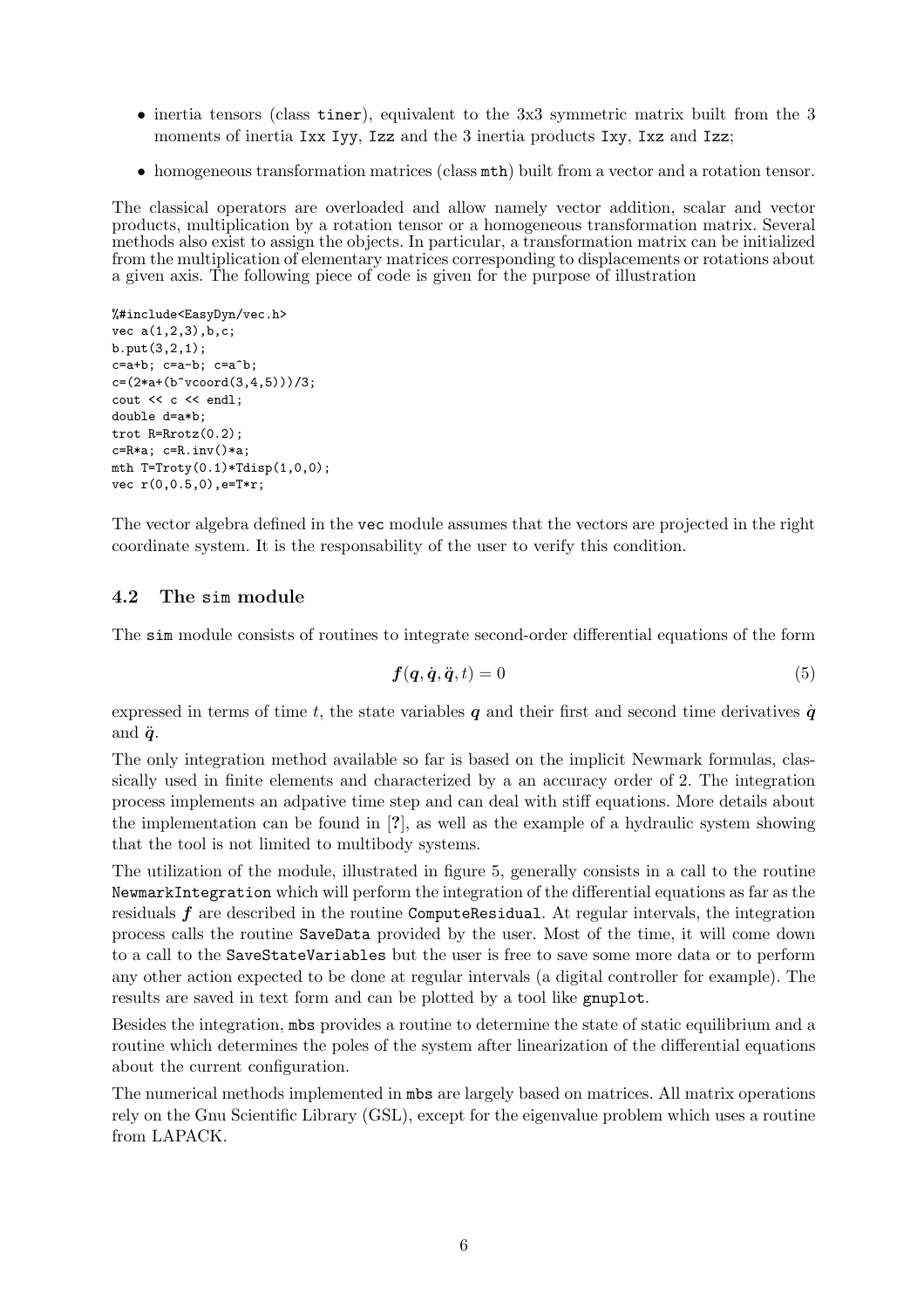

Figure 5: Using the sim module of EasyDyn

#### 4.3 The mbs module

The mbs module is a frontend to sim which automatically builds the residuals of the motion equations of a multibody system as far as the user formulates, for each body, the kinematics (position, velocities and accelerations) of the center of gravity and the resultant wrench of the applied efforts. The kinematics is expressed in terms of the chosen configuration parameters  $q$ and their first and second time derivatives  $\dot{q}$  and  $\ddot{q}$ . This implies that only generalized coordinates can be used, whose number corresponds exactly to the number of degrees of freedom. The module mbs cannot deal with constraint equations.



Figure 6: Reference frame of a body

The differential equations governing the motion are constructed by application of the d'Alembert's principle [7], which has the advantage to eliminate automatically all the joint forces. If the system comprises  $n_B$  bodies and  $n_{cp}$  configuration parameters (degrees of freedom), the  $n_{cp}$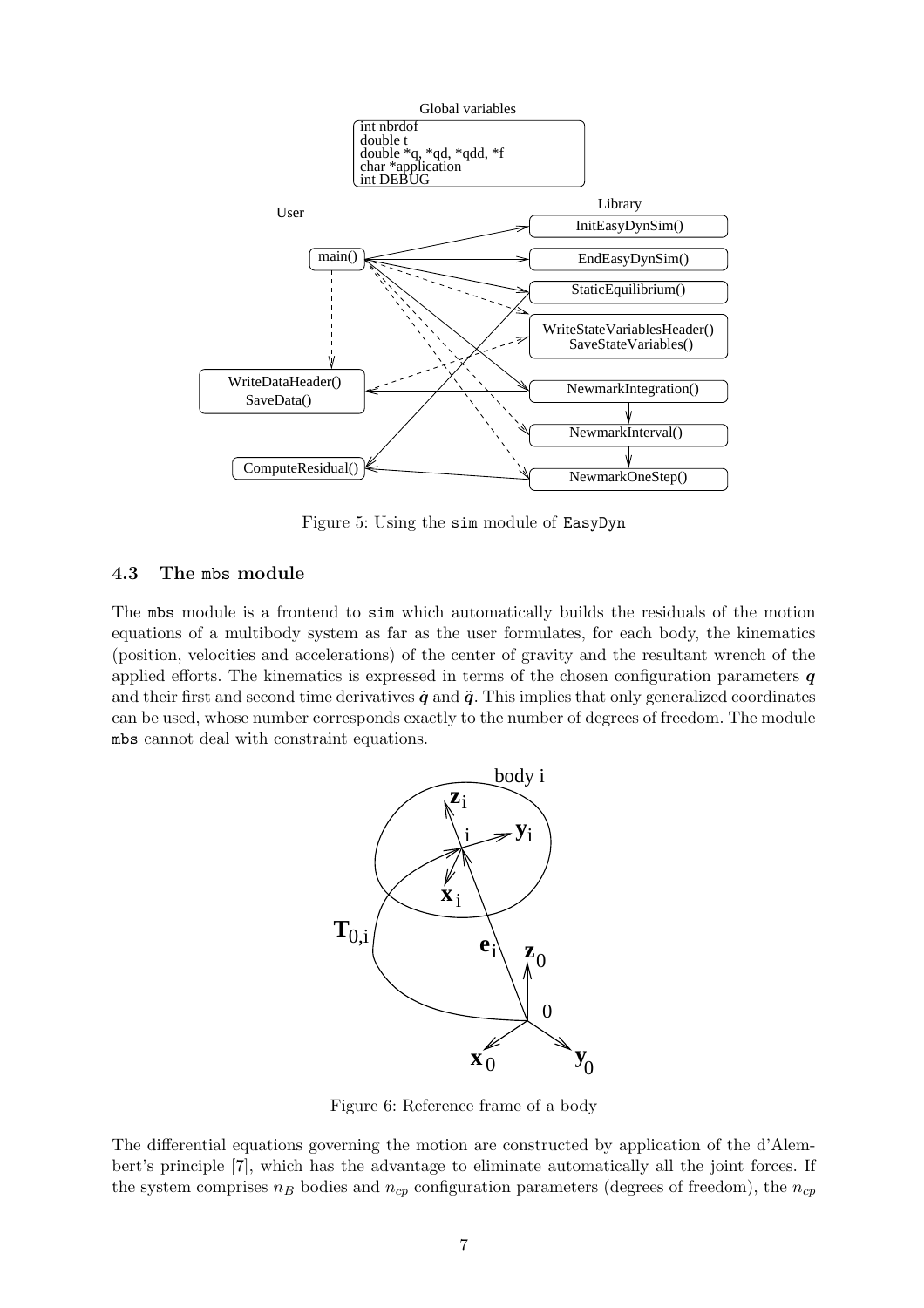equations can be built from

$$
\sum_{i=1}^{n_B} \left[ \boldsymbol{d}^{i,j} \cdot (\boldsymbol{R}_i - m_i \boldsymbol{a}_i) + \boldsymbol{\theta}^{i,j} \cdot (\boldsymbol{\mathcal{M}}_i - \boldsymbol{\Phi}_{G_i} \dot{\boldsymbol{\omega}}_i - \boldsymbol{\omega}_i \times \boldsymbol{\Phi}_{G_i} \boldsymbol{\omega}_i) \right] = 0 \quad j = 1, n_{cp}
$$
(6)

with

- $m_i$  and  $\Phi_{G_i}$  the mass and the central inertia tensor of body *i*;
- $R_i$  and  $M_{Gi}$  the resultant force and moment, at the center of gravity  $G_i$ , of all applied efforts exerted on body i;
- $a_i$  the acceleration of the center of gravity of body *i*;
- $d^{i,j}$  the partial contributions of  $\dot{q}_j$  in the velocity  $v_i$  of the center of gravity of body i

$$
\boldsymbol{v}_i = \sum_{j=1}^{n_{cp}} \boldsymbol{d}^{i,j} \cdot \dot{\boldsymbol{q}}_j \tag{7}
$$

•  $\theta^{i,j}$  the partial contributions of  $\dot{q}_j$  in the rotational velocity  $\omega_i$  of body i such that

$$
\omega_i = \sum_{j=1}^{n_{cp}} \theta^{i,j} \cdot \dot{q}_j \tag{8}
$$

The  $n_{cp}$  resulting equations of motion have the well known following form

$$
M(q) \cdot \ddot{q} + h(q, \dot{q}, t) = 0 \tag{9}
$$

with

• M the mass matrix of dimension  $n_{cp} \times n_{cp}$ , defined by

$$
\mathbf{M}_{jk} = \sum_{i=1}^{n_B} \left[ m_i \mathbf{d}^{i,j} \cdot \mathbf{d}^{i,k} + \boldsymbol{\theta}^{i,j} \cdot (\boldsymbol{\Phi}_{G_i} \cdot \boldsymbol{\theta}^{i,k}) \right]
$$
(10)

 $\bullet$  h a general term gathering the centrifugal and Coriolis terms and the contribution of the applied efforts.

Practically, the user provides three principal routines

- SetInertiaData expected to initialize the inertia properties of all the bodies of the system;
- ComputeMotion which describes, in terms of the configuration parameters and their time derivatives, the kinematics of each body, that's to say, the position matrix  $T_{0,i}$ , the translation and rotation velocities  $v_i$  and  $\omega_i$  and the corresponding accelerations  $a_i$  and  $\dot{\omega}_i$ .
- AddAppliedEfforts which builds the resultant force  $R_i$  and the resultant moment  $M_{Gi}$ , of the applied efforts exerted on each body.

Once these routines are available, the residuals of the equations of motion can be built by a call to ComputeResidualmbs. By calling the latter from ComputeResidual, the integration routines of the sim module can be called directly. The separation of the two routines was made on purpose. The equations of the multibody part are built by ComputeResidualmbs and supplementary differential equations can be defined in ComputeResidual, to describe the electrical or hydraulic parts of the complete system.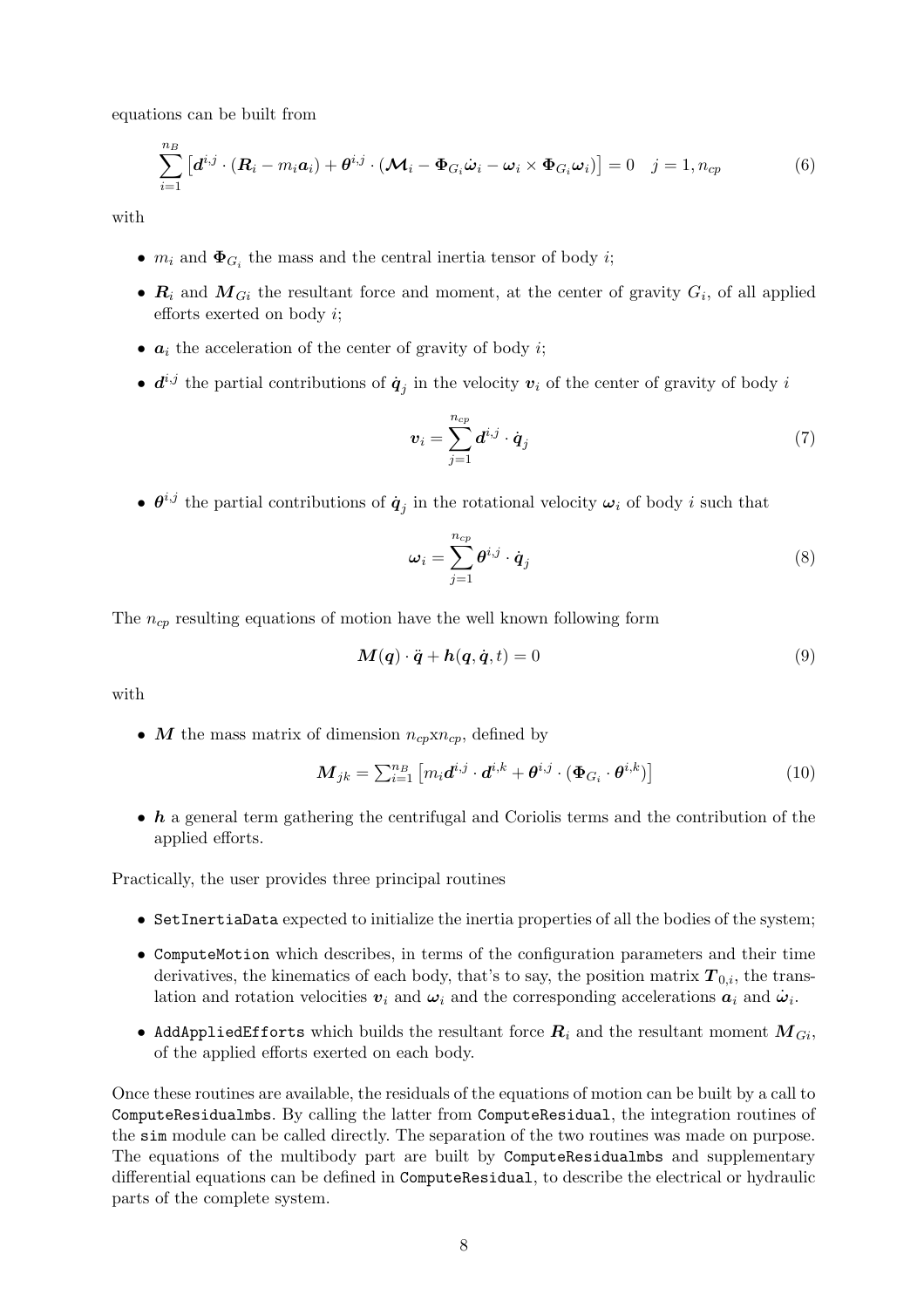Let us remark that the user doesn't have to provide the expression of the partial contributions. It is indeed clear that the partial contribution  $d_{i,j}$  ( $\theta_{i,j}$ ) is equal to the variation of the translation (rotation) velocity of body i for a unit variation of  $\dot{q}_j$ . Let us note that in the development version of EasyDyn, the user can provide a direct expression for the partial contributions which allows to considerably accelerate the computational process, especially with treelike systems.

The mbs module also provides routines to apply efforts related to classical force elements: sping, damper, gravity, contact point plane with friction and also a tire element. The latter is built on the model of the university of Arizona [?, ?] and is limited so far to a flat ground.

#### 4.4 The visu module

The visu module allows to define a graphical scene composed of simple objects like boxes, frustums, lines, triangles, . . . . Each shape is attached to an homogeneous transformation matrix, generally the one giving the situation of a body, allowing to build successive configurations of the scene that can be saved to a file and animated by an independent viewer called EasyAnim also available from the web site of EasyDyn.

Figures ?? and ?? are examples of scenes built with the help of the visu module.

#### 4.5 Example

Let us consider the double pendulum illustrated in figure 7. It is composed of 2 bodies, each one with its own frame. Two revolute joints constraint the motion of the bodies, on O between the ground and body 1 and on A between bodies 1 and 2. It is easy to figure out that the system has 2 degrees of freedom so that the configuration of the system can be univoquely defined from angles  $q_1$  and  $q_2$  indicated on the figure.



Figure 7: Double pendulum

Writing the routine SetInertiaData is just the matter of assigning the right variables

```
void SetInertiaData()
{
// Inertia data for body 0
body[0].mass=1.1; body[0].PhiG.put(1,1,body[0].mass*l1*l1/12);
// Inertia data for body 1
body[1].mass=0.9; body[1].PhiG.put(1,1,body[1].mass*l2*l2/12);
}
```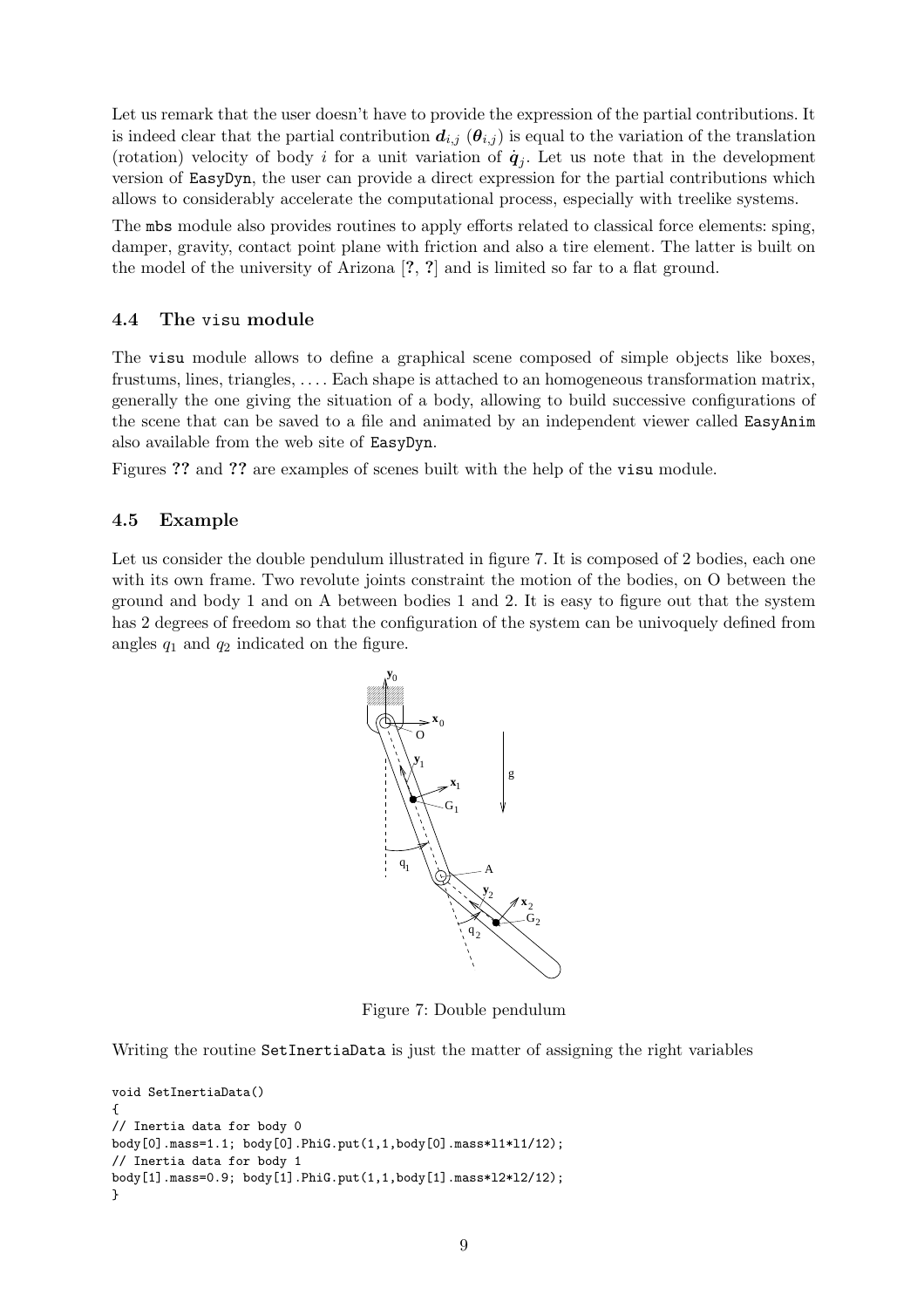The complete kinematics can be described in about ten explicit lines  $(q[0]$  and  $q[1]$  refer to  $\bm{q}_1$  and  $\bm{q}_2)$ 

```
void ComputeMotion()
{
body[0].T0G=Trotz(q[0])*Tdisp(0,-0.5*l1,0);
body[0].omega.put(0,0,qd[0]);
body[0].omegad.put(0,0,qdd[0]);
vec OG=body[0].T0G.R*vcoord(0,-0.5*l1,0);
body[0].vG=(body[0].omega^OG);
body[0].aG=(body[0].omegad^OG)+(body[0].omega^(body[0].omega^OG));
body[1].T0G=Trotz(q[0])*Tdisp(0,-l1,0)
           *Trotz(q[1])*Tdisp(0,-0.5*l2,0);
body[1].omega=body[0].omega+vcoord(0,0,qd[1]);
body[1].omegad=body[0].omegad+vcoord(0,0,qdd[1]);
vec AG2=body[1].T0G.R*vcoord(0,-0.5*l2,0);
body[1].vG=2*body[0].vG+(body[1].omega^AG2);
body[1].aG=2*body[0].aG+(body[1].omegad^AG2)
          +(body[1].omega^(body[1].omega^AG2));
}
```
This small piece of code illustrates some interesting utilizations of the vec module

- the position matrix is built from the multiplication of predefined forms corresponding to rotations or displacements (Trotz and Tdisp);
- the homogeneous transformation matrix (T0G) comprises a rotation tensor (R) which can be used to build a vector expressed in the global frame (OG or AG2) from its local coordinates.

In this case where only the gravity is considered, the efforts would be easily described in the following way

```
void AddAppliedEfforts()
{
// Contribution of external applied forces
vec gravity(0,-9.81,0);
AddGravityForces(gravity);
}
```
The main part of an EasyDyn application is always based on the same model: specification of the number of degrees of freedom and bodies, initialization, call to the integration routine and closing. In the case of the double pendulum, we have

```
int main()
{
 // Initialisation and memory allocation
 nbrdof=2; nbrbody=2; application="dp2";
  InitEasyDynmbs();
  // Initial configuration
 q[1]=1;// Let's go !
 NewmarkIntegration(5,0.01,0.005);
  // The clean way to finish !
  EndEasyDynmbs();
}
```
### 5 The symbolic part of EasyDyn

Even with the help of the vector classes, the kinematics remains problematic for an unexperienced user. It can be dramatically simplified if we figure out that all the kinematics can be derived from only the homogeneous transformation matrices.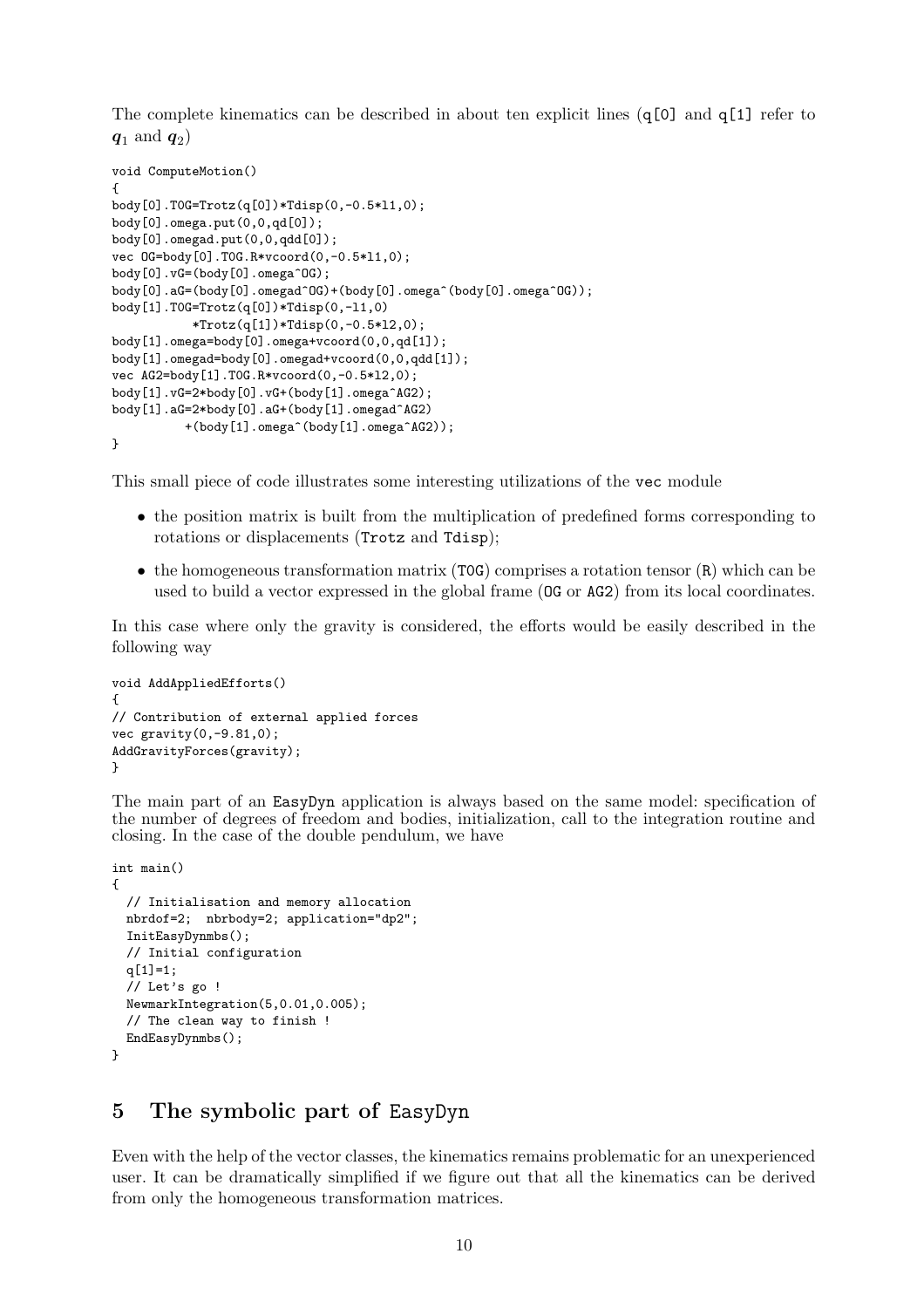The translation velocity  $v_i$  of body i can indeed be derived directly from the homogeneous transformation matrix

$$
\{\boldsymbol{v}_i\}_0 = \frac{d}{dt}\{\boldsymbol{e}_i\}_0 = \sum_{j=1}^{n_{cp}} \frac{\partial \{\boldsymbol{e}_i\}_0}{\partial q_j} \cdot \dot{q}_j = \sum_{j=1}^{n_{cp}} \{d_{i,j}\}_0 \cdot \dot{q}_j \tag{11}
$$

In the same way the rotation vector is related to the time derivative of the rotation tensor by

$$
\{\tilde{\boldsymbol{\omega}}_i\}_0 = \begin{pmatrix} 0 & -\omega_{z_i} & \omega_{y_i} \\ \omega_{z_i} & 0 & -\omega_{x_i} \\ -\omega_{y_i} & \omega_{x_i} & 0 \end{pmatrix}_{0} = \dot{\boldsymbol{R}}_{0,i} \cdot \boldsymbol{R}_{0,i}^T
$$
\n(12)

One further derivation then naturally leads to the accelerations

{ai}<sup>0</sup> = d dt{vi}<sup>0</sup> {ω˙ <sup>i</sup>}<sup>0</sup> <sup>=</sup> d dt{ωi}<sup>0</sup> (13) **f(q,q,q,t)** Differential equations ComputeResidual() **T**0,i **R**<sup>i</sup> **T**0,i **v** i **v** i ω i ω i 0.5 1.5 0 0.5 1 1.5 2 Velocities (m/s) Time (s) Simulation of a robot qd0 qd2 Applic.vol Applic.van **EasyDyn/sim** Applic.res **gnuplot EasyDyn/visu** Positions Applic.mu AddAppliedEfforts() Efforts **M**Gi **CaGEM.mu MuPAD EasyDyn/vec EasyDyn/mbs** Applic.cpp Kinematics (ComputeMotion()) **EasyAnim**

Figure 8: Data flow when combining CAGeM and the  $C_{++}$  library

A supplementary tool, called CAGeM (Computer Aided Generation of Motion) has been developed to help the users of EasyDyn. Practically, CAGeM is a MuPAD script which builds the core of a  $C_{++}$  application using  $mbs$ , to simulate the behaviour of a multibody system. The complete data flow when using CAGeM is illustrated in figure 8.

To use CAGeM, the user provides a MuPAD code with the following information

- the number of bodies and the number of configuration parameters;
- the inertia data of each body;
- the expression of the homogeneous transformation matrices of each body, expressed in terms of the chosen configuration parameters;
- the initial conditions;
- the gravity vector;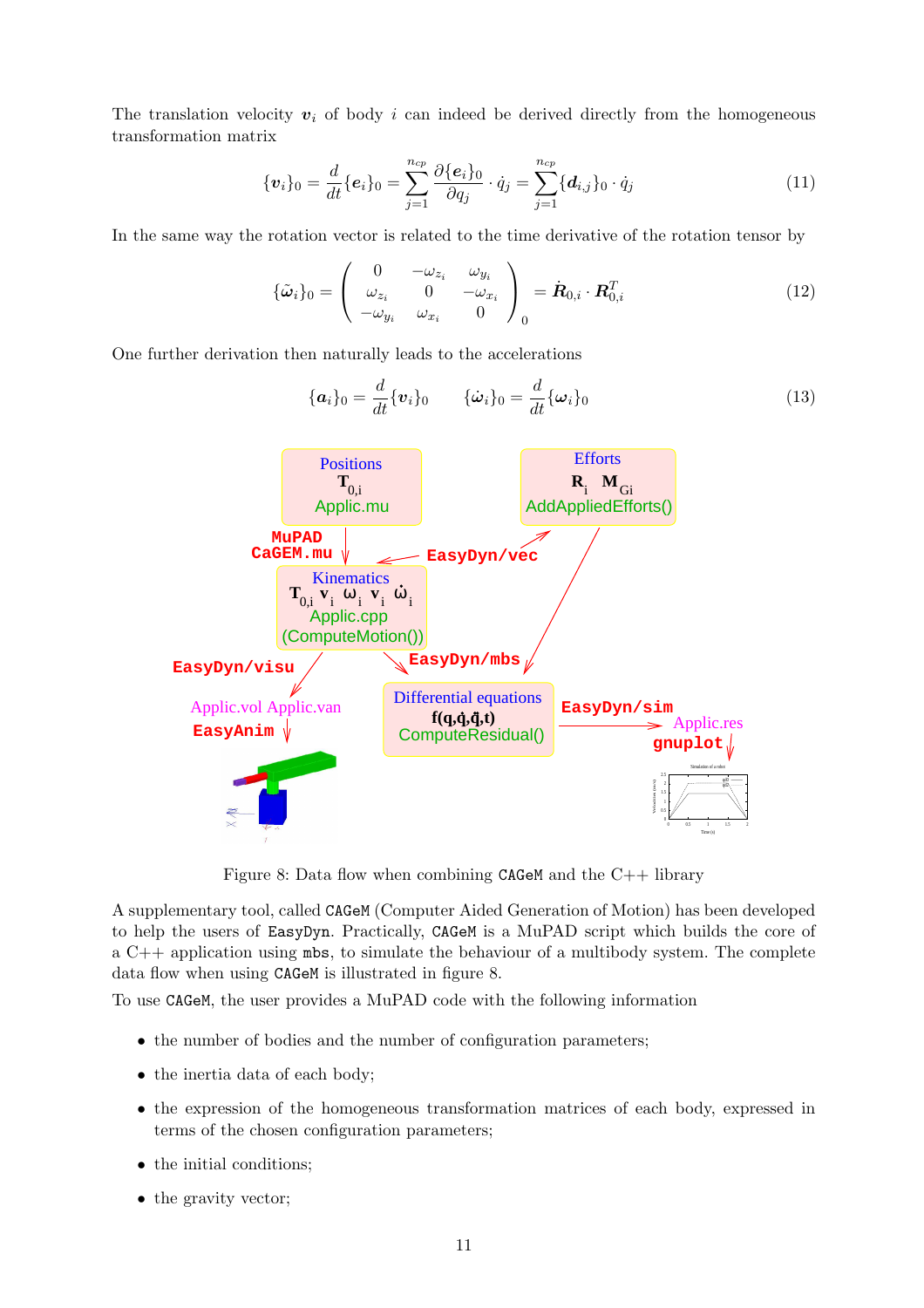• some option flags.

The script CAGeM uses the symbolic derivation features of MuPAD to build the expressions of velocities and accelerations from the position matrices.

The following code illustrates the user file related to the example of the double pendulum

```
// Title of the application
title:="Simulation of a double pendulum":
nbrdof := 2:
nbrbody:= 2:
// Gravity vector
gravity[1]:=0:
gravity[2] := -9.81:gravity[3]:=0:// Eventual constants
10:=1.2: 11:=1.1:// Inertia characteristics
mass[0]:=1.1: mass[1]:=0.9:IxX[0]:=1: IXX[1]:=1:Iyy[0]:=1: Iyy[1]:=1:Izz[0]:=l0^2/12*mass[0]:
Izz[1]:=11^2/12*mass[1]:// Definition of the position matrices
T0G[0] := Trotz(q[0]) * Tdisp(0, -10/2, 0):T0G[1] := Trotz(q[0]) * Tdisp(0, -10, 0) * Trotz(q[1]) * Tdisp(0, -11/2, 0):// Initial conditions
qi[1]:=1:
// Simulation parameters
FinalTime:=5:
StepSave:=0.01:
StepMax:=0.005:
```
In this case, where the gravity is the only applied effort, no other task but compiling the resulting code is necessary. In some cases, the user will have to complete the procedure AddAppliedEfforts.

The CAGeM utility offers different options, activated by flags in the code describing the system. Let us mention the most significant ones

- PLOT: if this option is activated, a generic script file is generated to be used by gnuplot; the history of the configuration parameters and their first and second time derivatives is displayed on the screen and exported in postcript files;
- ANIM: if activated, the generated  $C++$  code comprises the statements needed to generate a basic animation during the integration process (a box is attached to each body);
- LATEX FR: allows the creation of a LaTeX report in French about the built application: inertia properties, expression of homogeneous transformation matrices, velocities, accelerations, some listings and the curves generated by the gnuplot script  $2$ ;
- LATEX EN: same as LATEX FR but the report is in English;

## 6 EasyDyn Model of AMRU5

The walking robot AMRU5[9] illustrated in figure 9 is the most comprehensive example treated so far with the help of EasyDyn. All recent improvements of EasyDyn are used: relative motion, dependent parameters and the direct determination of the partial velocities from MuPAD.

<sup>&</sup>lt;sup>2</sup>this option is particularly appreciated by the students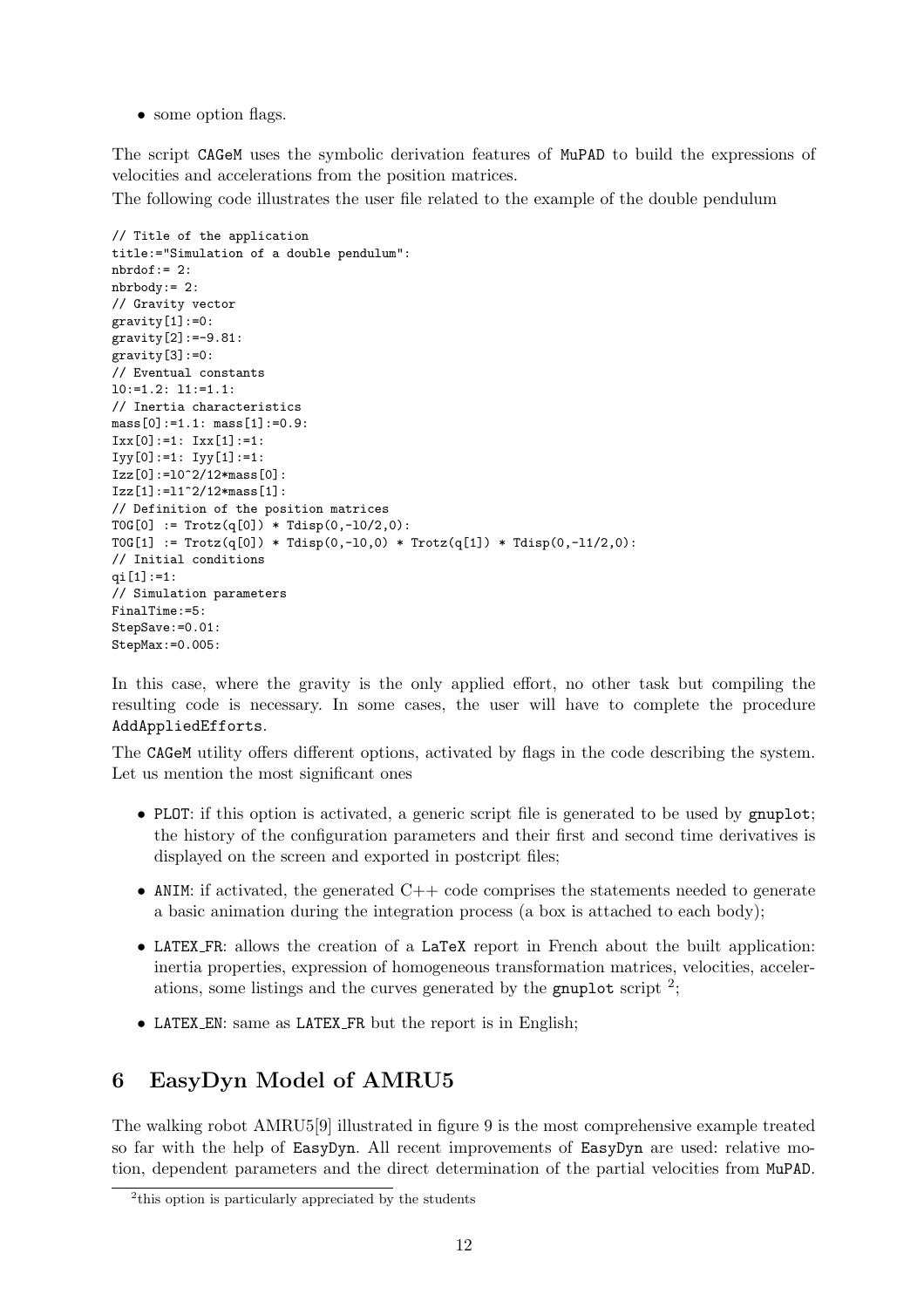

Figure 9: EasyDyn model of the walking robot AMRU5

Moreover, the model includes the dynamics of the DC motors and their digital controllers and a contact with friction between the legs and the ground. The model is actually driven by the position signals sent to the leg controllers by the central unit. The purpose of the model is to help in tuning new types of controllers and testing their robustness.

#### 6.1 Kinematics

As we will see later, the contact with the ground is not considered in our model as a kinematic constraint, but as an external force. Kinematically, the robot is then completely free, which leads to a total number of 24 configuration parameters: 6 degrees of freedom to represent the spatial motion of the central body and 3 degrees of freedom to express the motion of each leg with respect to the central body. The distribution of the configuration parameters is indicated in table 1.

For the sake of illustration, the position matrix of the central body (body 0) will be specified in only one line in the MuPAD script

|  |  |  | $\texttt{TOG[0]=Tdisp(q[0],q[1],q[2])*Trotx(q[4])*Troty(q[4])*Trotz(q[5])}$ |
|--|--|--|-----------------------------------------------------------------------------|
|--|--|--|-----------------------------------------------------------------------------|

| Subsystem    | <b>Bodies</b>     | Configuration parameters |
|--------------|-------------------|--------------------------|
| Central body |                   | $q_0$ to $q_5$           |
| $Leg\ 1$     | $1 \text{ to } 8$ | $q_6$ to $q_8$           |
| Leg 2        | $9$ to $16$       | $q_9$ to $q_{11}$        |
| $Leg\,3$     | $17$ to $24\,$    | $q_{12}$ to $q_{14}$     |
| $Leg\ 4$     | $25$ to $32$      | $q_{15}$ to $q_{17}$     |
| $Leg\ 5$     | 33 to 40          | $q_{18}$ to $q_{20}$     |
| Leg $6$      | $41$ to $48$      | $q_{21}$ to $q_{23}$     |

Table 1: Distribution of configuration parameters

Each leg actually consists of 8 bodies: the support part, the four links of the pantograph and the rotors of the 3 motors. The latter have been introduced for a more consistent representation of the inertia effects. Taking into account the central body, the total number of bodies is then equal to 49. The legs are numbered as indicated in figure 10.

The fact that the pantograph mechanism involves kinematic loops doesn't prevent the system to be analysed by EasyDyn. However, a manual work must be done so as to express the situation of each body from the chosen configuration parameters, which correspond to the displacements of the driving points, and are denoted  $q_7$  and  $q_8$  for leg 1 (figure 11).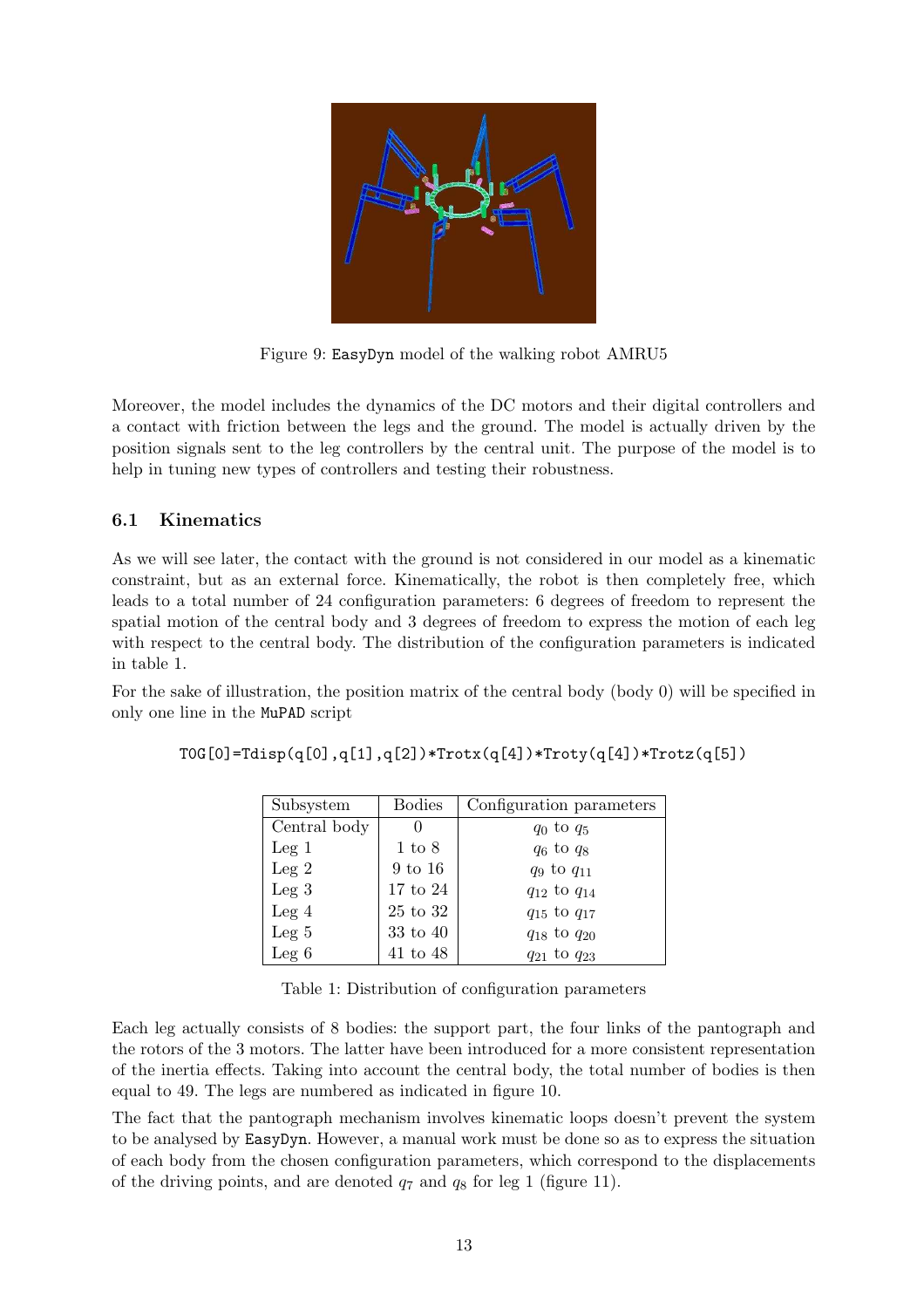

Figure 10: Numbering of the legs of AMRU5



Figure 11: Kinematic analysis of leg 1

The work begins by the determination of the angles  $\alpha$ ,  $\beta$  and  $\gamma$ , in terms of  $q_7$ ,  $q_8$  and known lengths B

 $q_7$ 

A

γ

 $\mathbf{q}_8$ 

α δ

 $\mathcal{C}_{0}^{(n)}$ 

γ−α

π−γ−δ

γ+δ

$$
AC = \sqrt{q_7^2 + q_8^2} \tag{14}
$$

$$
\alpha = \arctan(\frac{q_7}{q_8})\tag{15}
$$

$$
\delta = \arccos(\frac{AC^2 + BC^2 - AB^2}{2 \cdot AC \cdot BC})
$$
\n(16)

$$
\gamma = \arccos\left(\frac{AB^2 + AC^2 - BC^2}{2 \cdot AB \cdot AC}\right) \tag{17}
$$

Angles  $\alpha$ ,  $\beta$  and  $\gamma$  are defined in EasyDyn as dependent parameters (vs configuration parameters). Once their expressions are known in terms of the configuration parameters, they can be used to express the position matrices. For example, the position matrix of body 2 (figure 11) will be expressed with respect to the one of the central body (body 0), will be written under MuPAD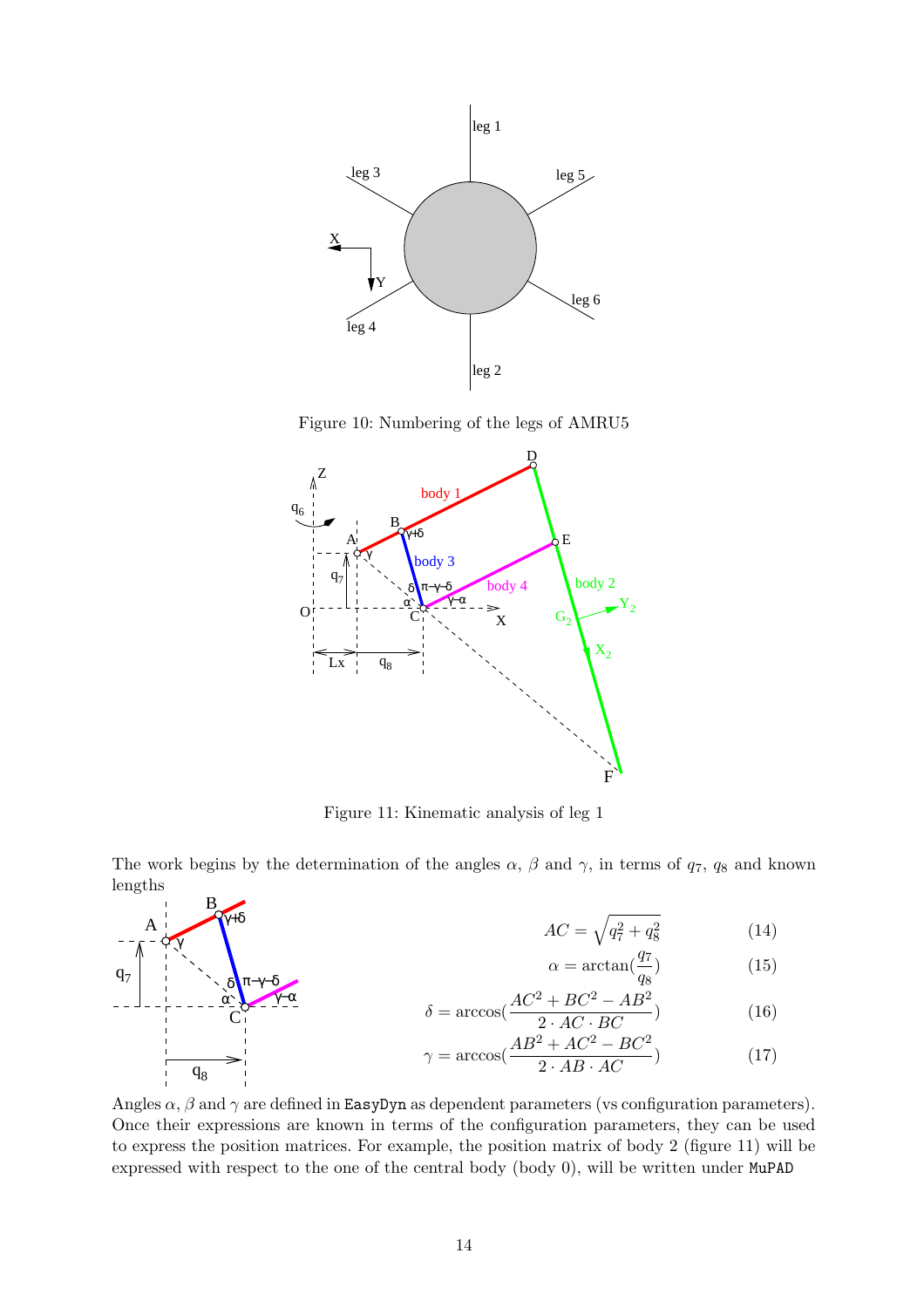TrefG[2]=TRotz(q[6])\*Tdisp(Lx,0, $q_7$ )\*Troty( $\alpha - \gamma$ )\*Tdisp(AD,0,0) \*Troty( $\gamma + \delta$ )\*Tdisp(DF/2,0,0)

where  $q_6$  represents the rotation angle, about the vertical axis, of the leg with respect to the central body.

The complete kinematics of the 8 bodies of each leg is specified in the MuPAD file in only about 20 lines. After symbolic treatment by the CAGeM utility under MuPAD, the generated  $C++$  file provides namely the routine ComputeMotion which calculates positions, velocities and accelerations of all bodies in terms of  $q$ ,  $\dot{q}$  and,  $\ddot{q}$ . Only this routine can already be very useful in robotics: it solves the direct kinematic problem and provides, from the speed expressions, the jacobian matrix which can be used for solving the inverse problem.

#### 6.2 Expression of efforts

To complete the model, the efforts must be specified. Apart from gravity which is already treated by CAGeM, the efforts to be considered are the motor torques and the contact forces

A preliminary study has shown that the first-order model of a DC motor is sufficient due to the slowness of the mechanical motions. The motor torque  $T_m$  applied on a rotor is then determined according to

$$
T_m = \frac{K_m}{R}(u - K_b \omega)
$$
\n(18)

with u the applied voltage (imposed by the controller), R the terminal resistance,  $K_b$  the backelectromotive constant and  $K_m$  the torque constant.

Introducing a contact force following the Coulomb laws in a simulation is always problematic. In a rigourous manner, the contact should be introduced either in the form of kinematic constraints, or in the form of external forces, according to the contact conditions: contact or non contact, adhesion or slipping. This approach makes the simulation very difficult as transitions must be managed with changes in the number of degrees of freedom. Another solution consists in introducing some compliance in the contact so as to be able to express the contact forces only in terms of relative position and velocity. In our case, the contact between the foot and the ground is modelled as the contact between a point and a plane. The normal force is given by

$$
F_n = K_n pen^{p_k} + C_{damp} pen^{p_d} \frac{d pen}{dt} \text{ if } pen > 0
$$
  
= 0 if pen  $\leq 0$  (19)

where pen is the penetration of the point in the plane and  $K_n$ ,  $p_k$ ,  $C_{damp}$  and  $p_d$  are constants chosen according to the nature of the contact.

The tangential contact force is calculated by

$$
F_t = -fF_n \frac{\mathbf{v}_g}{v_g \, \text{lim}} \text{ if } ||\mathbf{v}_g|| < v_{g \, \text{lim}}
$$
\n
$$
= -fF_n \frac{\mathbf{v}_g}{||\mathbf{v}_g||} \text{ if } ||\mathbf{v}_g|| > v_{g \, \text{lim}} \tag{20}
$$

where f is the friction coefficient,  $v<sub>g</sub>$  the slip velocity and  $v<sub>glim</sub>$  a limit slip velocity from which the friction force fully corresponds to the law of Coulomb. The parameter  $v_{\textit{dim}}$  represents some tolerance with respect to adhesion and is chosen small enough to represent the adhesion in a satisfying way with respect to the considered application (0.1 mm/s here).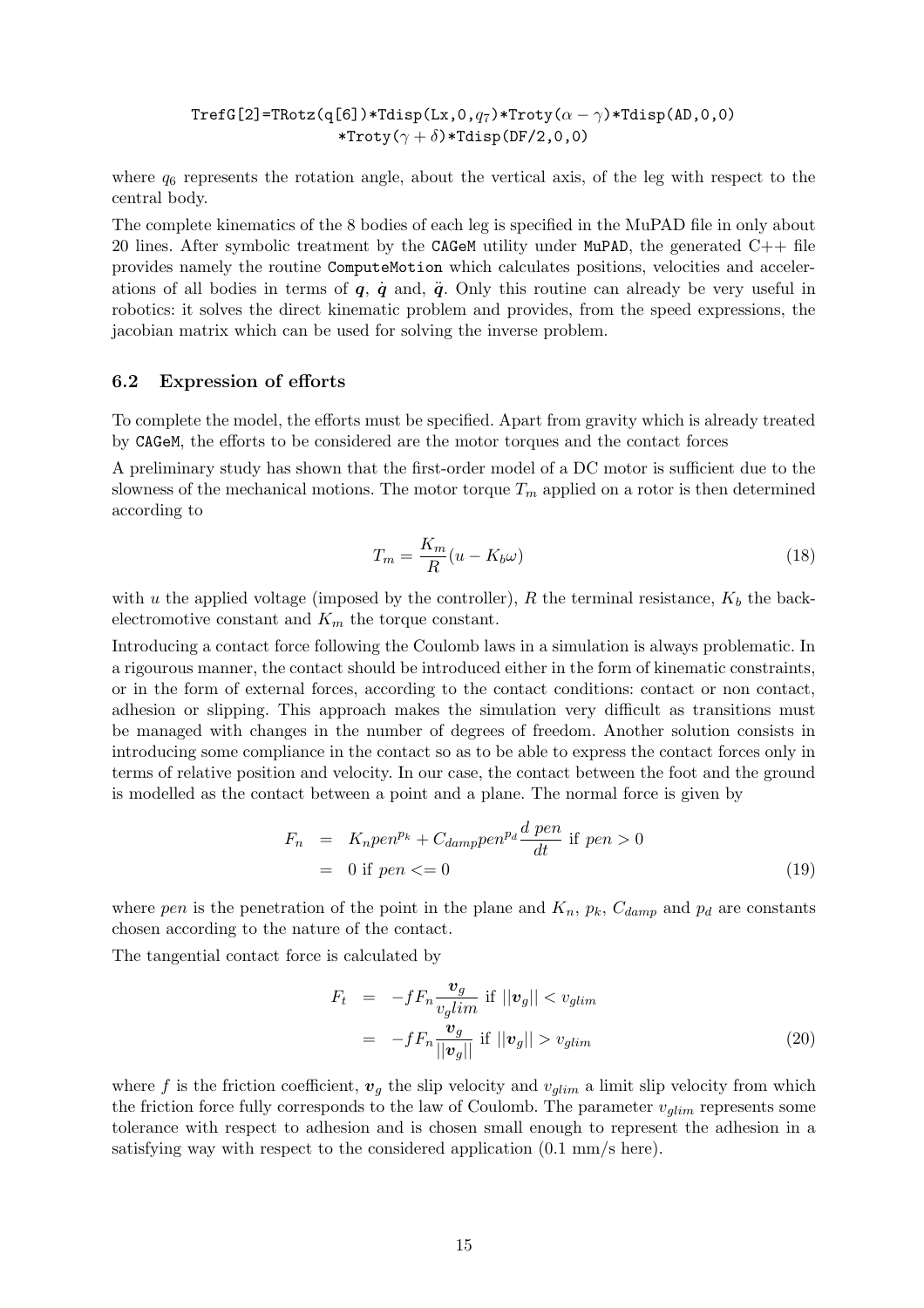#### 7 Modelling the controllers

In this first attempt, only a PID controller (with a low pass filter on the derivative term to limit the influence of noise) has been considered. In Laplace form, it is written

$$
U(s) = K_p E(s) + K_i \frac{E(s)}{s} + K_d \frac{E(s)}{1 + s\frac{K_d}{N}}
$$
\n(21)

with U(s) and E(s) the Laplace transforms of voltage u and control error  $\epsilon$ , and  $K_p$ ,  $K_i$ ,  $K_d$  and N the constants of the controller.

For simulation, the previous relationship is rewritten in its equivalent differential form

$$
u + \dot{u}\frac{K_d}{N} = \left(K_p + \frac{K_i K_d}{N}\right)\epsilon + K_i \int \epsilon \, dt + \left(K_d + \frac{K_p K_d}{N}\right)\dot{\epsilon}
$$
\n(22)

which can be added naturally to the differential equations of motion. A new differential variable  $q_i$  is introduced as well, such that  $\dot{q}_i=$ u to get a set of consistent second-order equations of motion.

Let us note that one supplementary differential equation has to be considered

$$
\ddot{q}_j + \omega_0 \dot{q}_j = \omega_0 \epsilon \tag{23}
$$

from which  $\dot{\epsilon}$  and  $\int \epsilon dt$  are given by  $\ddot{q}_j$  and  $q_j$ . In this equation,  $\omega_0$  is chosen sufficently large with respect to the frequency bandwidth of the closed-loop system.

The model of AMRU5 with all controllers then involves 60 second-order differential equations from which 24 represent the equations of motion while the 36 other ones represent the controllers.

This continuous model has been considered for verification only. Practically, the controllers work in discrete-time and evaluate the latter expressions from finite differrences. Only the 24 equations of motion are then retained and the determination of the voltages by the controller is programmed in a routine called a given procedure at regular time intervals during the integration process. Non linearities like the integrator windup and the saturation (maximum voltage of 12 V) are also implemented in the model.

#### 8 Some typical results

The simulation considered here is a straight line walk in the Y direction (figure 10) on a flat ground. A delay of 1 s is left to the system to reach its static equilibrium (contact deformation and controller stabilization), after which the maneuver begins. The reference signals are defined in the same way as it is actually programmed in the microcontroller. Namely, the inverse kinematics is not exact as some trigonometric functions, not available on the microcontroller, have been replaced by polynomials. The walking is also divided in typical sequences between which some velocity discontinuities can appear.

Figure 12 and 13 show the evolution of the position and velocity of the center of gravity of the central body. The global motion is regular but some discontinuities can be observed on the velocities. It is of interest to note the vertical displacement, due to the contact elasticity.

Figures 14 and 15 show the evolution of contact forces on legs 1 and 4. The evolution of the vertical force perfectly shows the load transfer from rear (leg 1) to front legs (leg 4) during a step. Figures show that the lateral component  $(X)$  is different from zero, due to the approximations in the inverse kinematics which induce some slips of the feet. Figures also show clearly when legs are in the air or in contact with the ground.

Finally, the evolution of the voltages as calculated by the controller are given for legs 1 and 4, respectively on figures 16 and 17. Voltages  $u_1$ ,  $u_2$  and  $u_3$  refer respectively to the rotation of the leg with respect to the main body, and the vertical and horizontal motions of the pantograph.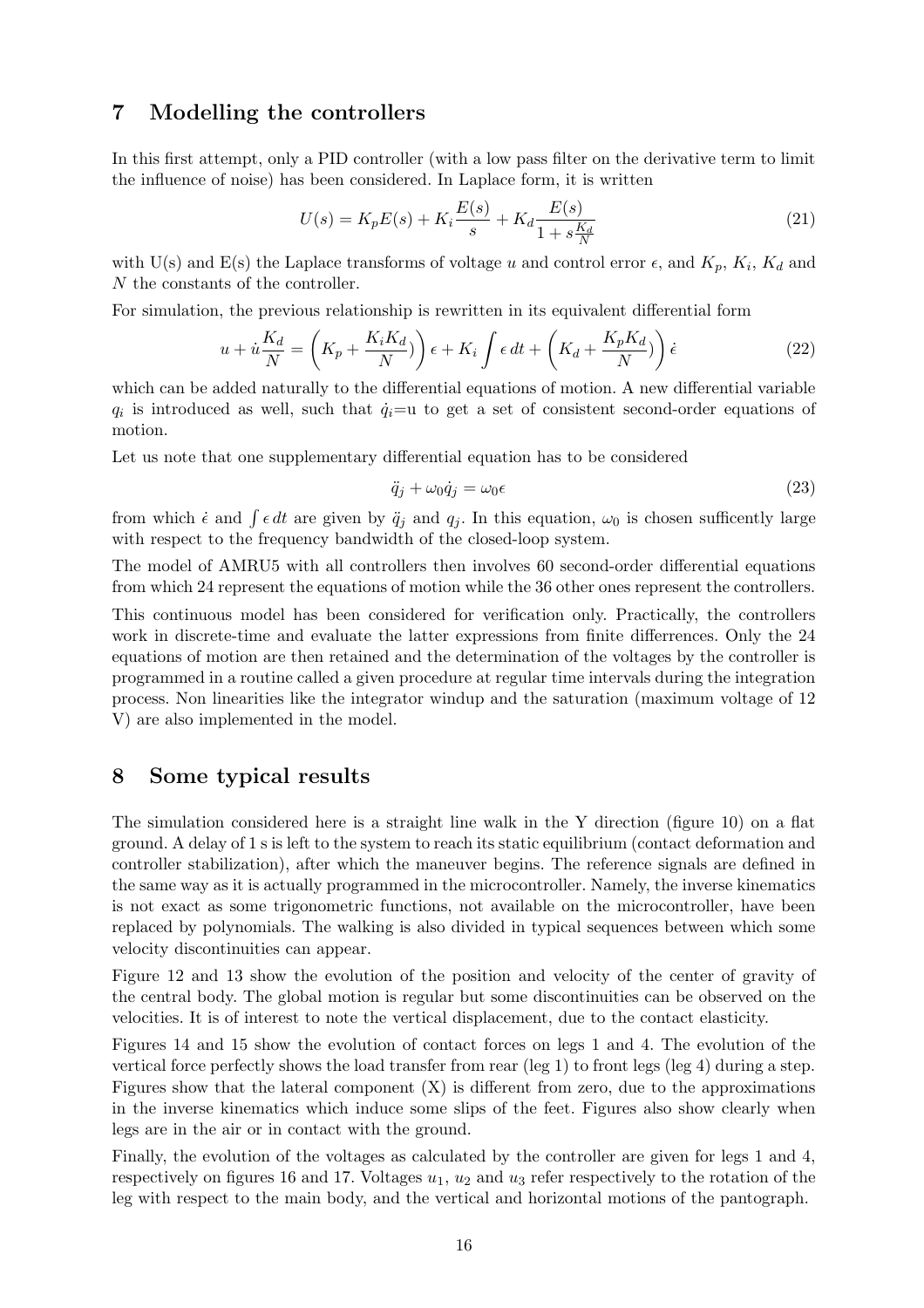

Figure 12: Position of the central body



Figure 13: Velocity of the central body

### 9 Conclusion

We have presented the model of the walking robot AMRU5, which allows the simulation of walking maneuvers from the orders of the central controller. The model involves a comprehensive mechanical model accounting for the unilateral nature of the contact and includes a first-order model of the electric motors as well as the controllers.

The presented approach, based on the EasyDyn freamework, has the advantage to lead to a dedicated simulation program in C++ which can be modified at will by the user to introduce new features in the model, independently from any software editor. The kinematics of the mechanical model is generated symbolically from only the position information given in the compact form of homogeneous transformation matrices. The differential equations of motion are on the other hand constructed numerically from the kinematics and the efforts applied on each body.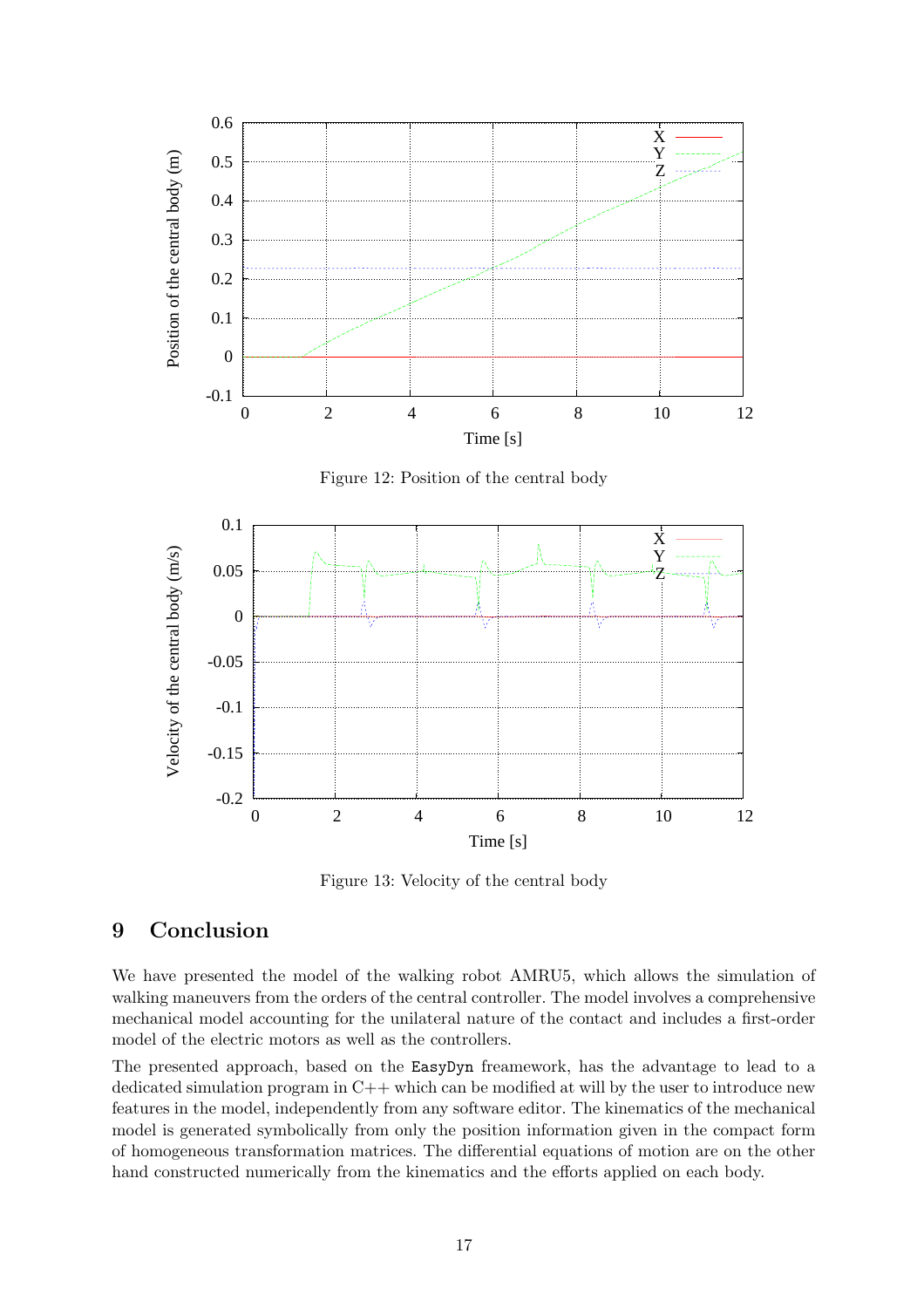

Figure 15: Contact forces for leg 4

The development prospectives concern the implementation of the actual neuro-fuzzy controller and friction losses in the transmissions. At end, the complete model is expected to help in testing and tuning other types of controllers or general behavioral strategies related to the actual mission of the robot.

### References

- [1] J.-C. Habumuremyi, Adaptive Neuro-Fuzzy Control for a Walking Robot, Phd Thesis, Vrije Universiteit Brussel, 2004
- [2] C. Conti, P. Dehombreux, O. Verlinden and S. Datoussaid, ACIDYM, a Modular Software for Computer-Aided Learning of Kinematic and Dynamic Analyis of Multibody Systems in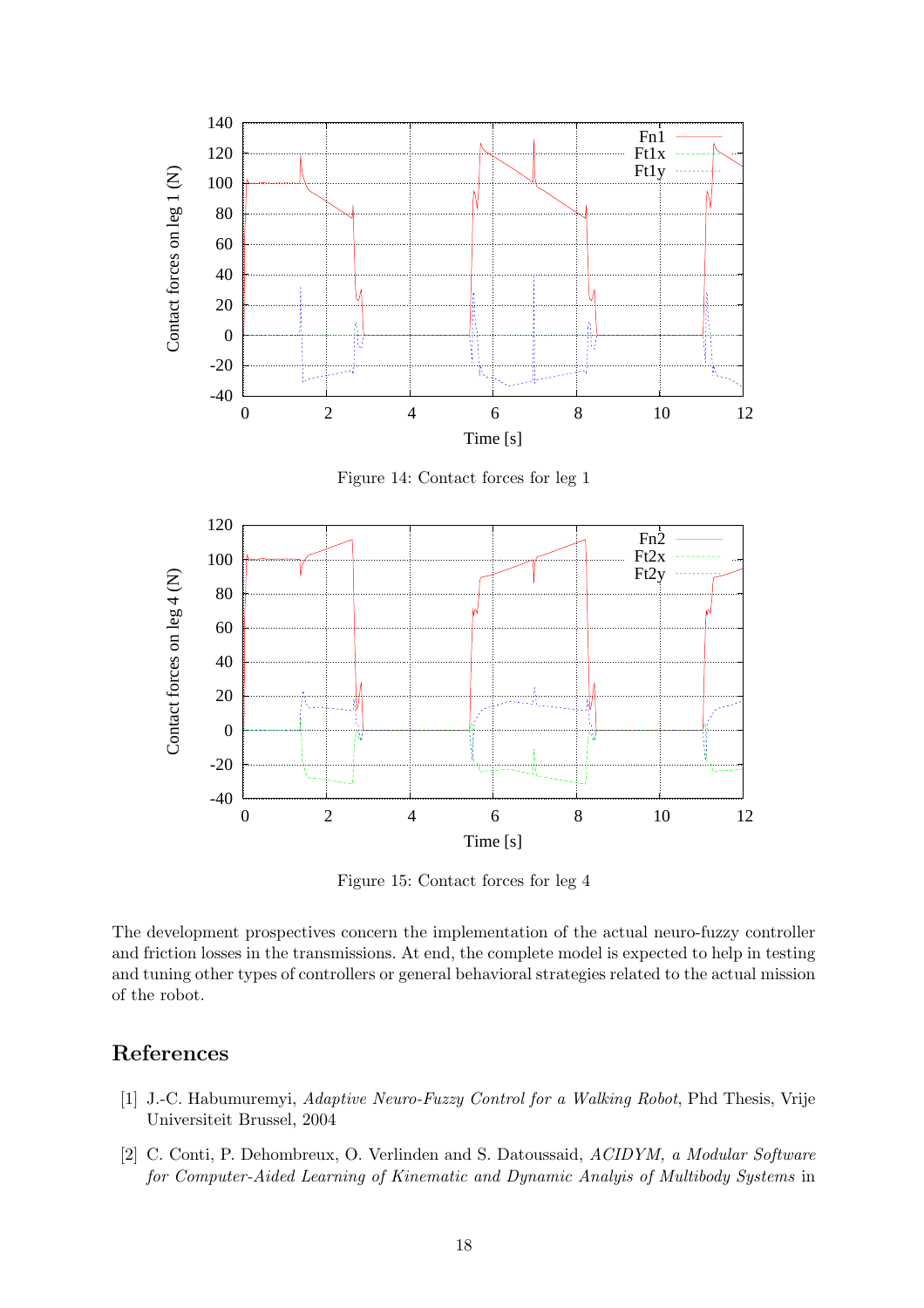

Figure 16: Input voltages for leg 1



Figure 17: Input voltages for leg 4

Advanced Multibody System Dynamics: Simulation and Software Tools, W. Schiehlen,Kluwer Academic Publishers, 1993

- [3] O. Verlinden, G. Kouroussis and C. Conti, Open source symbolic and numerical tools for the simulation of multibody systems, Electronic proceedings of the 6th National Congress on Theoretical and Applied Mechanics (on CD), Ghent, Belgium, 2003
- [4] O. Verlinden, G. Kouroussis and C. Conti, EasyDyn, a framework based on free symbolic and numerical tools for teaching multibody sytems, Electronic proceedings of the ECCOMAS Thematic Conference "Multibody Dynamics 2005", Madrid, Spain, 21-24 June 2005
- [5] E.S. Raymond, The Cathedral and the Bazaar, O'Reilly and Associates, 2001
- [6] W. Schiehlen, Multibody Systems Handbook, Springer-Verlag, 1991.